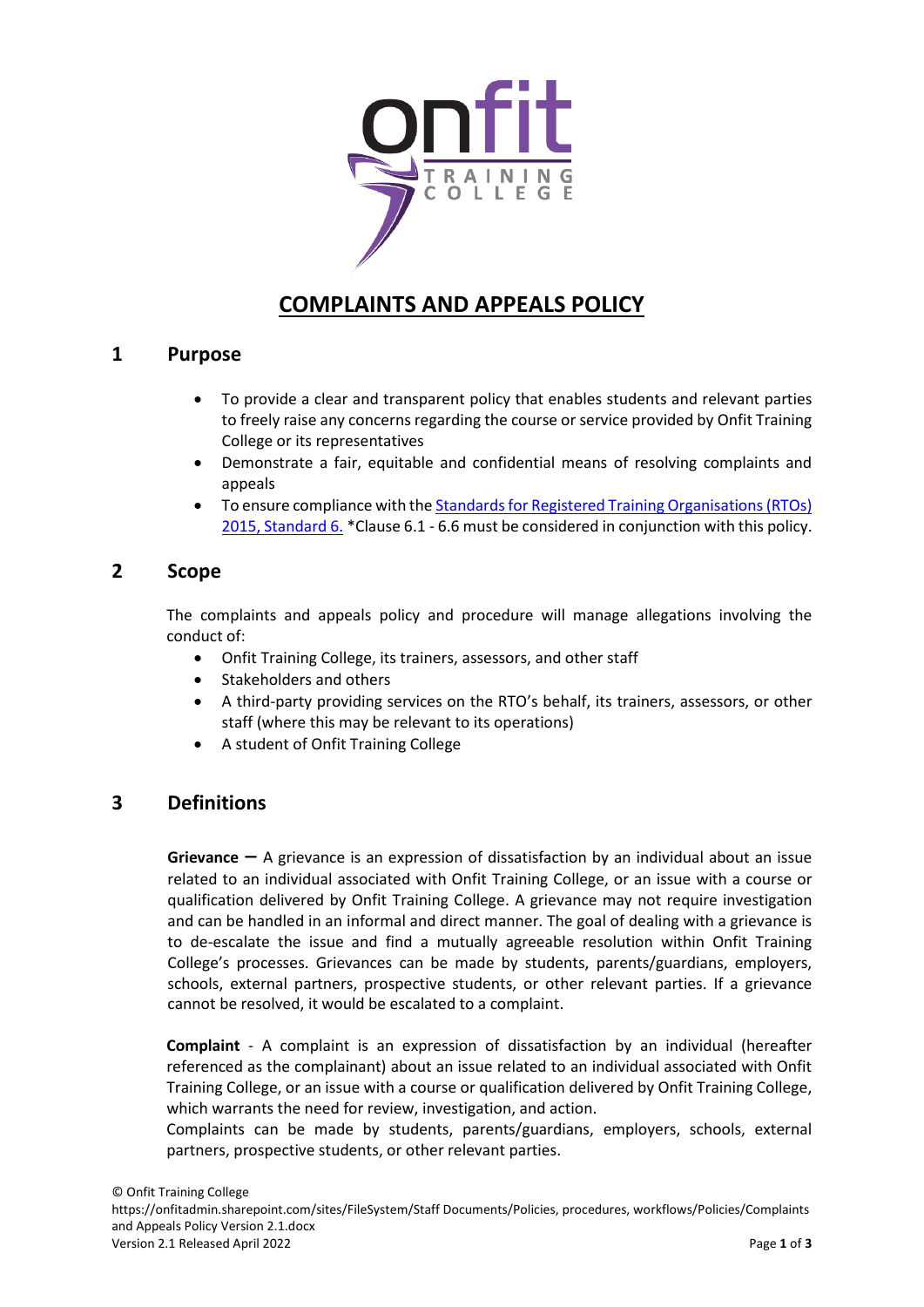All parties are entitled to access the complaints process. Activities which may give rise to academic and or non-academic complaints covered by this policy are listed below:

- Academic programs/courses content, structure, materials, resources, access, quality
- Administrative or Training Officer customer service, action/inaction, procedure, or decision
- Subject enrolment, training delivery, assessment, and feedback, learning environment and resources and outcomes
- Student services, support, processes, and communication
- Individuals who believe that they have been treated unfairly, harassed, or discriminated against on the grounds of access and equity
- Occupational health and safety concerns related to subject delivery and/or assessment

**Appeal** - An appeal is a process whereby the complainant may wish to dispute a decision made by Onfit Training College. The complainant may appeal decisions such as:

- An RPL decision
- An assessment or feedback decision
- A penalty imposed due to plagiarism / cheating
- A penalty imposed due to an act of misconduct and breach of code of ethics
- A refund decision
- A course extension decision

The complainant has the right to appeal any decision made by Onfit Training College and must follow the appropriate appeals procedure.

**Natural Justice** - is concerned with ensuring procedural fairness. It involves:

- Decisions and processes free from bias
- All parties having the right to be heard
- All parties having a right to know how and of what, they are involved/accused
- Investigating a matter appropriately before a decision is made
- All parties being told the decision and the reasons for the decision

# **5 Values and Principles**

Our policy is governed by the following values and principles:

- All students will have a clear opportunity to express their view on their learning experience, whether positive or negative
- The process will be transparent, and no student will receive any disadvantage by expressing their views
- High-risk complaints, including allegations of sexual harassment, discrimination and bullying will be directed to the Onfit Training College Director
- Student feedback will be dealt with in a timely, confidential, and open manner and students will be kept informed of all progress
- If the complaint is related to training, we will arrange a meeting with the trainer and student to discuss the issue and seek resolution
- All complaints will be acknowledged within five working days of receipt
- The Onfit Training College representative handling a complaint or appeal will be independent of the decision being reviewed (e.g. an assessor will not consider or decide an appeal against an assessment decision they made).
- Students are given the opportunity to escalate the complaint if they feel it has not been adequately addressed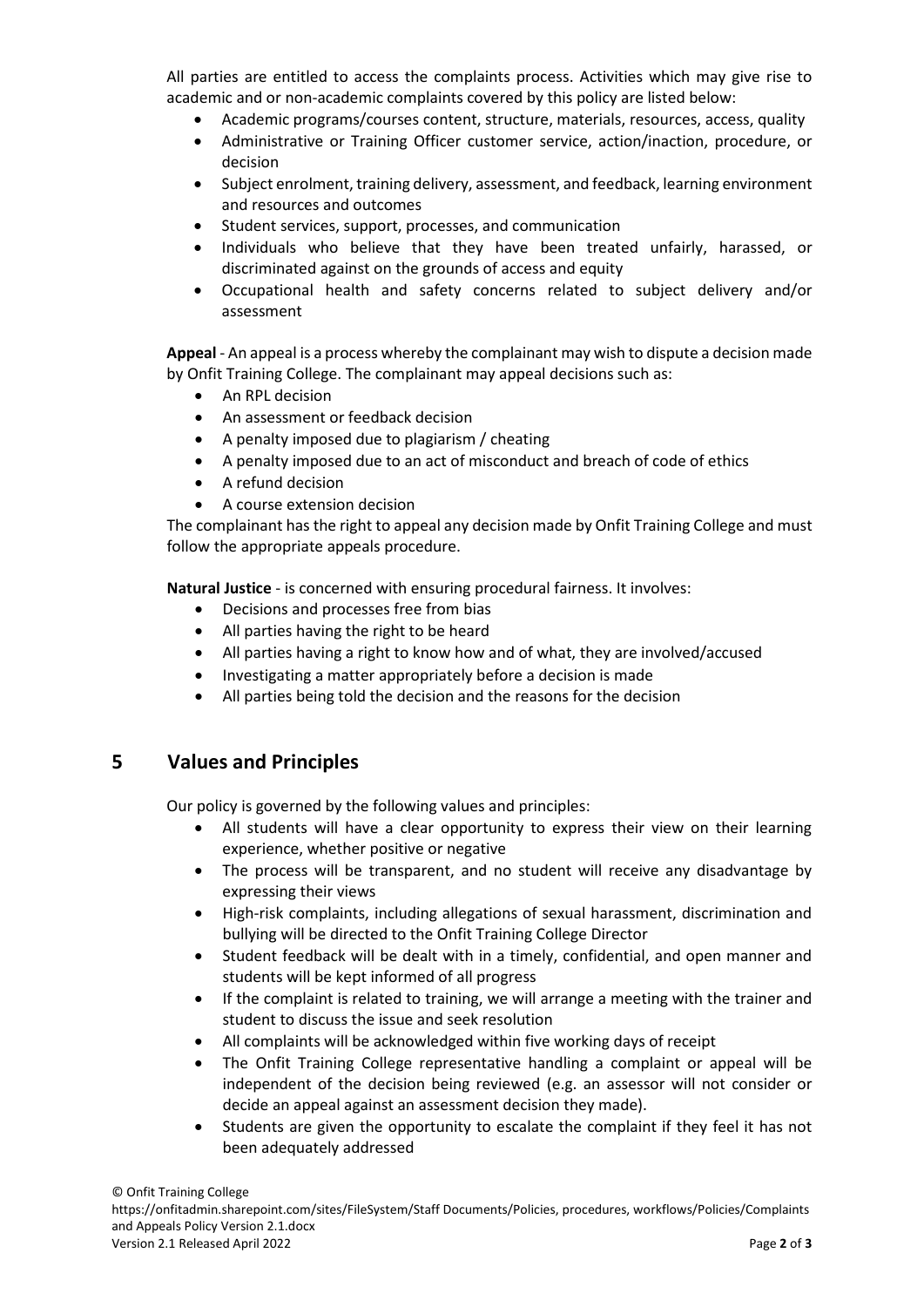- In the event of a complaint against an Onfit Training College trainer and assessor involved in an alleged breach of civil law, the matter should be reported directly to the Director of Onfit Training College so that the appropriate action may be taken
- Onfit aims to address any complaints within 14 days, however if a complaint is complex, it may take longer
- If more than 60 calendar days are required to process and finalise the complaint or appeal, Onfit Training College will inform the complainant or appellant in writing and include the reasons why this timeframe is required. Throughout this period, Onfit Training College will regularly update the complainant or appellant on the progress of the matter
- If the issue is not resolved to the satisfaction of the complainant, the matter may will be referred to the appropriate authority
- All feedback will be analysed, and trends built into the company's continuous improvement process so that all students benefit from the learning of the feedback.

# **4 Application**

Onfit Training College actively encourages feedback and dialogue with our students and trainers as part of its continuous improvement philosophy. Students have the right to complain or appeal if they feel that they have been unfairly treated in some way.

Complaints are welcomed as a means of ensuring that we identify and overcome problems faced by students and provide an opportunity to improve our business and/or the delivery of our training programs.

We have established an equitable and transparent process for encouraging and dealing with feedback, complaints, grievances and appeals which is documented in our Complaints and Appeals Procedure.

This Policy supported by the accompanying procedure which outlines in detail the steps undertaken in submitting a complaint and appeal and having that responded to, can be accessed via the following link: [https://onfit.edu.au/complaints-and-appeals-policy-and](https://onfit.edu.au/complaints-and-appeals-policy-and-procedure/)[procedure/](https://onfit.edu.au/complaints-and-appeals-policy-and-procedure/)

# **5 Document Management**

| <b>Approved by</b>                 | <b>Signature</b> | <b>Release Date</b> | <b>Version</b> |
|------------------------------------|------------------|---------------------|----------------|
| Shannon Bacchi,<br>Systems Manager | spacen           | 06.04.2022          | 2.1            |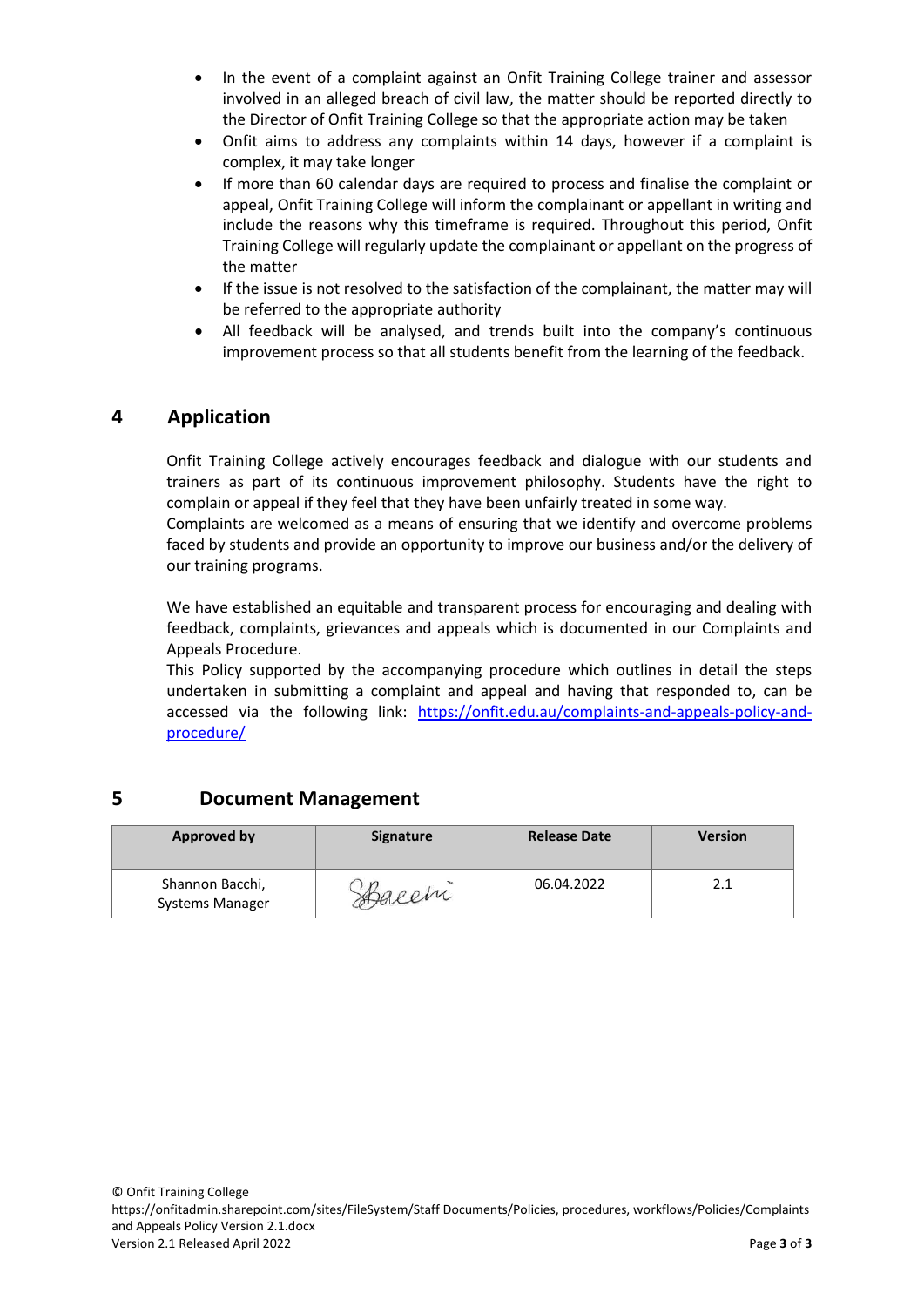

# **COMPLAINTS AND APPEALS PROCEDURE FOR STUDENTS AND STAKEHOLDERS**

# 1 Associated Procedures and Policies

- Complaints and Appeals Policy
- Complaints and Appeals Procedure for Staff and Representatives
- Continuous Improvement Policy

# 2 Purpose

The purpose of this procedure is to:

- Detail the process for review and investigation of complaints and appeals
- Demonstrate a fair, equitable and confidential means of resolving complaints and appeals

• To ensure compliance with the Standards for Registered Training Organisations (RTOs) 2015, Standard 6 (Clause 6.1 - 6.6) must be considered in conjunction with this policy.

# 3 Scope

The complaints and appeals procedure, will address allegations involving the conduct of:

- Onfit Training College, its trainers, assessors, and other staff
- **Stakeholders**
- Any third-party providing services on Onfit's behalf
- A student of Onfit Training College

# 4 Definitions

**Grievance** – A grievance is an expression of dissatisfaction by an individual about an issue related to an individual associated with Onfit Training College, or an issue with a course or qualification delivered by Onfit Training College A grievance may not require investigation and can be handled in an informal and direct manner. The goal of dealing with a grievance is to de-escalate the issue and find a mutually agreeable resolution within Onfit Training College's processes. Grievances can be made by students, parents/guardians, employers, schools, external partners, prospective students or other relevant parties. If a grievance cannot be resolved, it would be escalated to a complaint.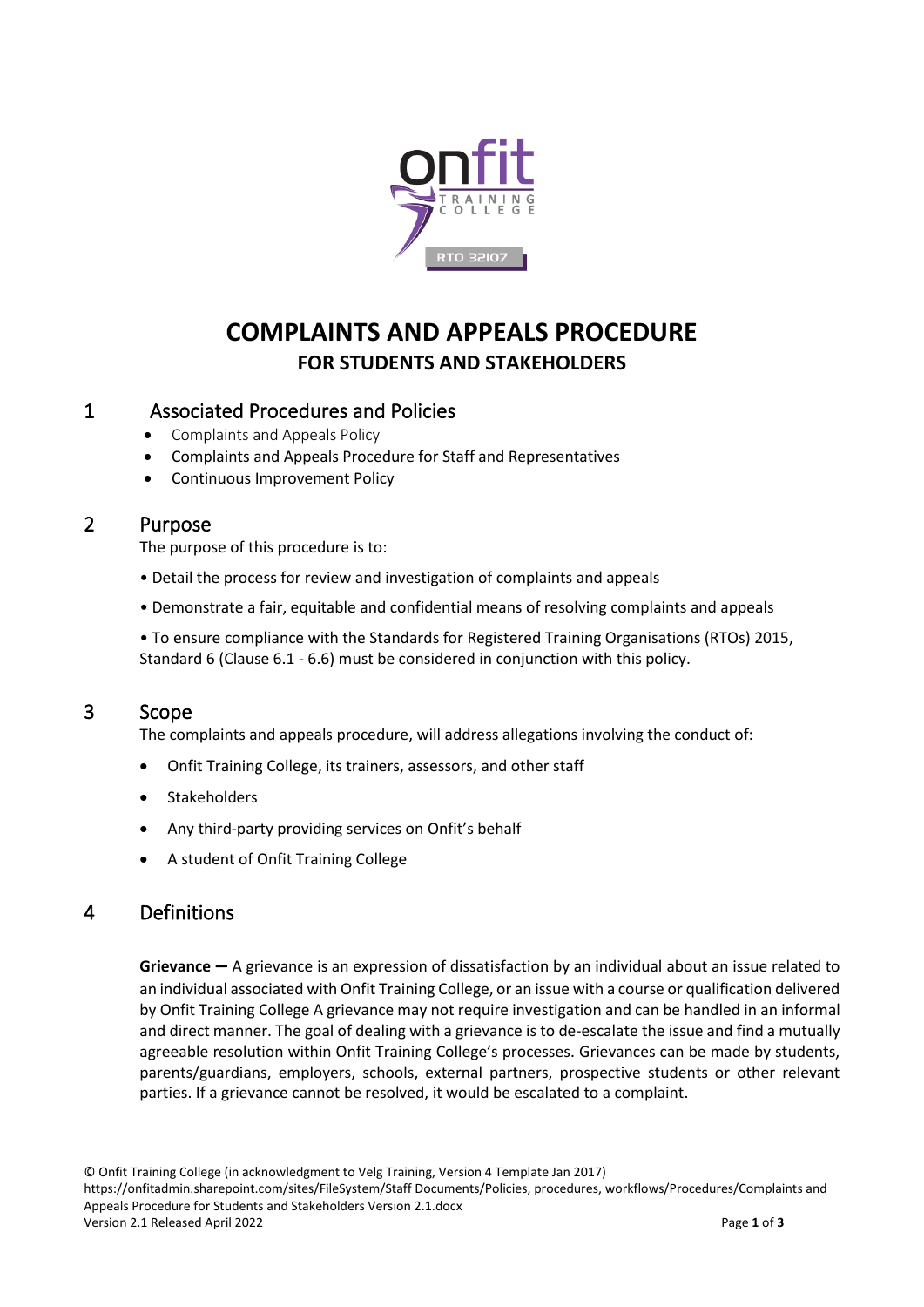**Complaint** - A complaint is an expression of dissatisfaction by an individual (hereafter referenced as the complainant) about an issue related to an individual associated with Onfit Training College, or an issue with a course or qualification delivered by Onfit Training College, which warrants the need for review, investigation, and action. Complaints can be made by students, parents/guardians, employers, schools, external partners, prospective students, or other relevant parties.

**Appea**l - An appeal is a process whereby the complainant may wish to dispute a decision made by Onfit Training College. The appellant may appeal decisions such as:

- An RPL decision
- An assessment or feedback decision
- A penalty imposed due to plagiarism / cheating
- A penalty imposed due to an act of misconduct and breach of code of ethics
- A refund decision
- A course extension decision

The complainant has the right to appeal any decision made by Onfit Training College and must follow the appropriate appeals procedure.

### 5 Background

This procedure addresses Standard 6 of the Standards of Registered Training Organisations (RTOs) 2015 and is available on the Onfit Training College Website (in footer), to ensure availability to students.

# 6 Actions

#### **Grievance, Complaint or Appeal**

Should a person have a grievance, complaint or appeal, the following steps are to be followed:

- 1. Communicate the grievance directly with the person(s) involved to try and resolve it.
- 2. If there is no resolution, the grievance should be escalated to a complaint or appeal, the person should put the following information relating to the complaint or appeal in writing to the Onfit Training College Director at [admin@onfit.edu.au](mailto:admin@onfit.edu.au) or by post to: 124 Phillip Crescent, Barellan Point, QLD 4306.

This written notification can be made using 'Form 01 - [Complaints and Appeals'](https://onfit.edu.au/wp-content/uploads/Form-01-Complaints-and-Appeals.pdf), however, will still be accepted in email form. Details for a formal complaint must include:

- A description of the complaint or appeal
- A statement about whether the person wishes to formally present their case
- Information about any prior steps taken to deal with the complaint or appeal
- What they would like to happen to fix the problem and prevent it from happening again

Assessment appeals must be submitted within two weeks of receiving your results.

- 3. A written acknowledgement of receipt of the complaint/appeal will be forwarded to the complainant or appellant within five working days. The written complaint will be sent to the Quality Manager at time of confirmation of receipt.
- 4. The Quality Manager will either deal with the issue personally or arrange for it to be dealt with by a management representative. The management representative will be independent of the decision being

© Onfit Training College (in acknowledgment to Velg Training, Version 4 Template Jan 2017) https://onfitadmin.sharepoint.com/sites/FileSystem/Staff Documents/Policies, procedures, workflows/Procedures/Complaints and Appeals Procedure for Students and Stakeholders Version 2.1.docx Version 2.1 Released April 2022 Page **2** of **3**